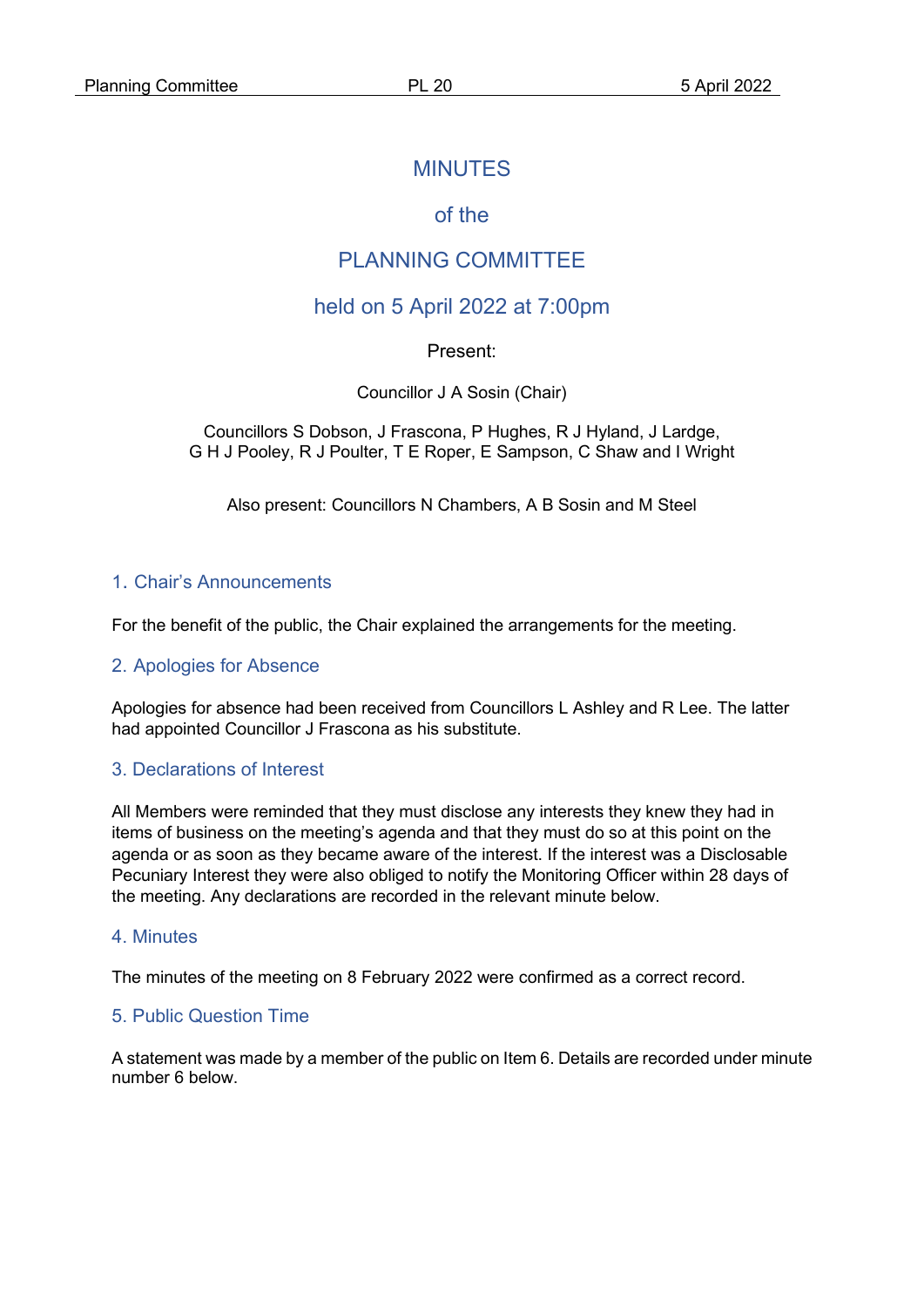### 6. 13 Cherry Garden Road, Great Waltham, Chelmsford – 21/02397/FUL

The Committee considered an application for the formation of a vehicle access across the verge fronting 13 Cherry Garden Road, Great Waltham.

The agent for the applicant attended the meeting to speak in favour of the application. He disputed the officers' view that the provision of posts to delineate the route of the access would be a visual intrusion and argued that it was not a justifiable reason for refusal. He pointed out that the application overcame the concerns of the inspector who had dismissed the appeal against a previous refusal, and said that the posts would be low and of a natural colour and material, that neighbours and the Parish Council had not objected to the application and that there were similar crossings in Great Waltham. A ward councillor for the area said that local residents and the Parish Council were divided about the application and he raised questions about the Council's position as the owner of the land over which the access would pass and the application of the recently adopted Open Spaces Policy in this particular case. He too pointed to crossings that had been approved in the past and the fact that cars currently parked on grass verges elsewhere in Great Waltham, with no action taken to stop it. He added that the properties fronting the greensward had no other means of access and that residents would be unable to charge electric cars if crossings could not be created.

In discussing the application, the Committee raised concerns about the precedent that would be created it if were to be granted and the effect this would have on the amenity and character of the area, especially if the posts were not properly maintained. Asked to explain further the reasons for recommending refusal, officers said that their concerns were not only about the appearance of the posts but the effect the proposal as a whole would have on visual amenity and the character of the area.

Members appreciated that this was a marginal decision but, on balance, felt that the application should be refused for the reason given in the report, i.e., that the proposed vehicle access and cross over together with the installation of numerous timber posts would result in a significant visual impact that would be harmful to the undeveloped, open and verdant character and appearance of the street and would therefore fail to comply with policy DM23.

RESOLVED that planning application 21/02397/FUL in respect of 13 Cherry Garden Road, Great Waltham Chelmsford be refused for the reasons detailed in the report to the meeting.

(7.04pm to 7.35pm)

### 7. 10-12 Hanbury Road, Chelmsford – 19/01916/S73

An application had been received for the variation of condition 4 of planning permission 19/01916/FUL (the construction of a rear and side extension to 10-12 Hanbury Road, Chelmsford; the construction of three-metre high acoustic fencing; and retrospective permission for exterior works to the building). The application sought permission for alterations to the finish of the rear elevation sloped roof.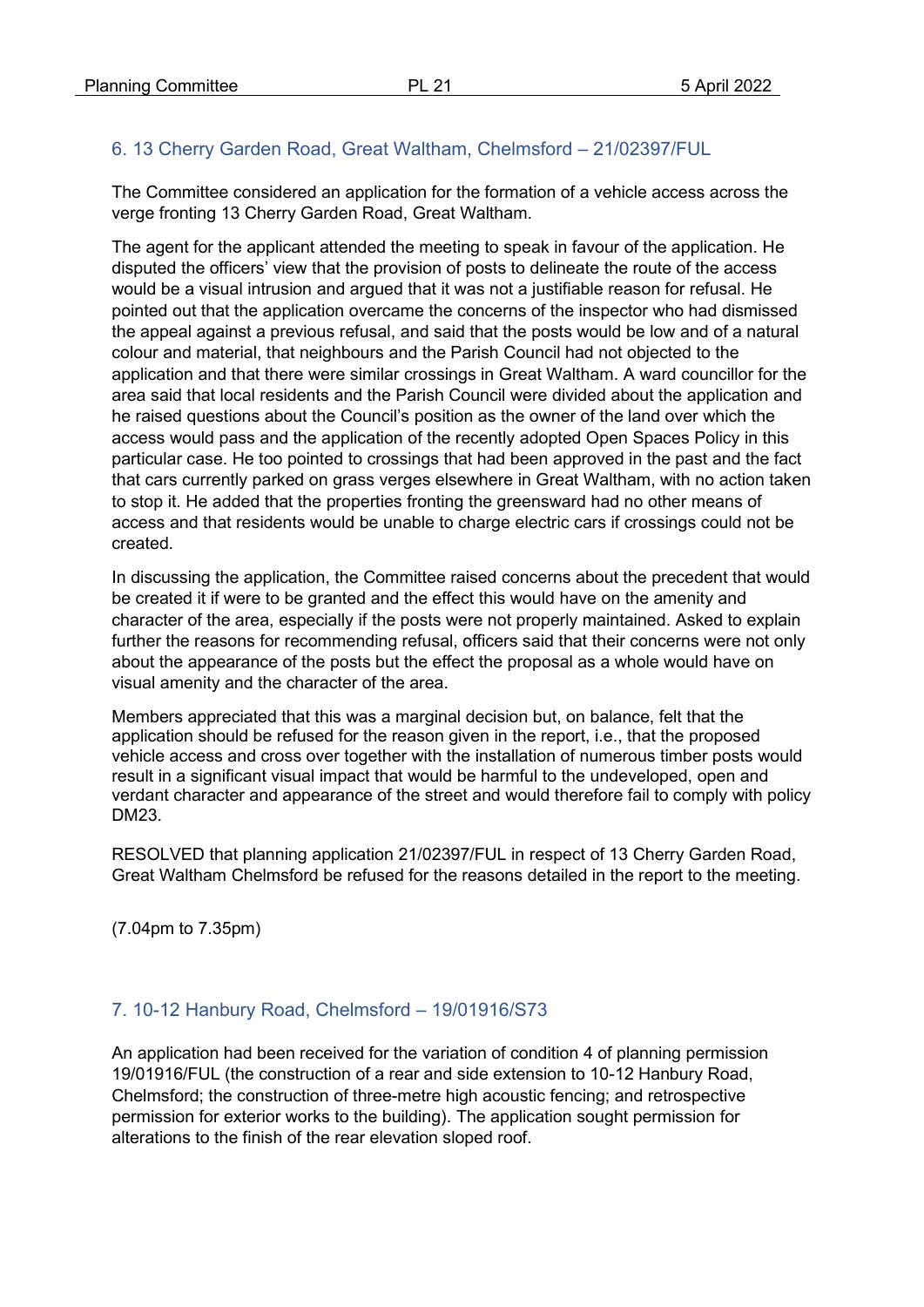Councillor J Lardge had referred the application to the Committee in response to local residents' concerns about noise disturbance from the site. Having expressed those concerns and urged the Committee to consider whether the noise levels from the site were acceptable, Councillor Lardge took no further part in the consideration of the application.

The Committee was informed by an officer from the Public Health and Protection Service that the noise levels from the site had been measured in 2021 and had confirmed that the noise levels anticipated from the activities on the site were correct and acceptable. Modelling of the noise attenuation levels anticipated as a result of the new design of the roof indicated that they were not likely to be significantly different from the levels measured in 2021 and may be slightly lower. The Committee was assured that although noise levels were considered to be acceptable, action could be taken by Public Health and Protection if at any time they constituted a statutory nuisance.

In response to questions from members, officers said that the access gate referred to in the representations from residents gave maintenance access to the rear of the building and was unlikely to affect overall noise levels from the building . It would not be possible to enforce any condition that completely prohibited any light from the building outside of the hours of operation as, owing to the building's rooflights, it would be reasonable to expect some low level of ambient light from the building at night from, for example, security lighting.

RESOLVED that planning application 19/01916/FUL in respect of 10-12 Hanbury Road, Chelmsford be approved, subject to the conditions set out in the report to the meeting.

(7.35pm to 7.51pm)

### 8. 275 Baddow Road, Great Baddow, Chelmsford – 22/00014/FUL

The Chair declared an interest in this item and left the meeting during its consideration. The Vice Chair, Councillor Wright, took the chair for this item and Item 9.

The Committee had before it an application for the demolition of the office building on the site of 275 Baddow Road, Great Baddow and the construction of eight dwellings and the widening of the existing access.

A representative of Great Baddow Parish Council and a ward councillor for the area attended the meeting to express concern about the application on the grounds that:

- The access to the site was not adequate and poor sightlines gave rise to safety concerns
- Parking provision for residents and visitors was not adequate given the size of the proposed dwellings
- The application represented overdevelopment of the site
- Existing properties would be overlooked and in some cases would be less that the back to boundary distance of 15m set out in Appendix B to the Local Plan
- Some of the properties would have garden spaces below the minimum standard for dwellings of their size.

In response to those concerns, officers said that: